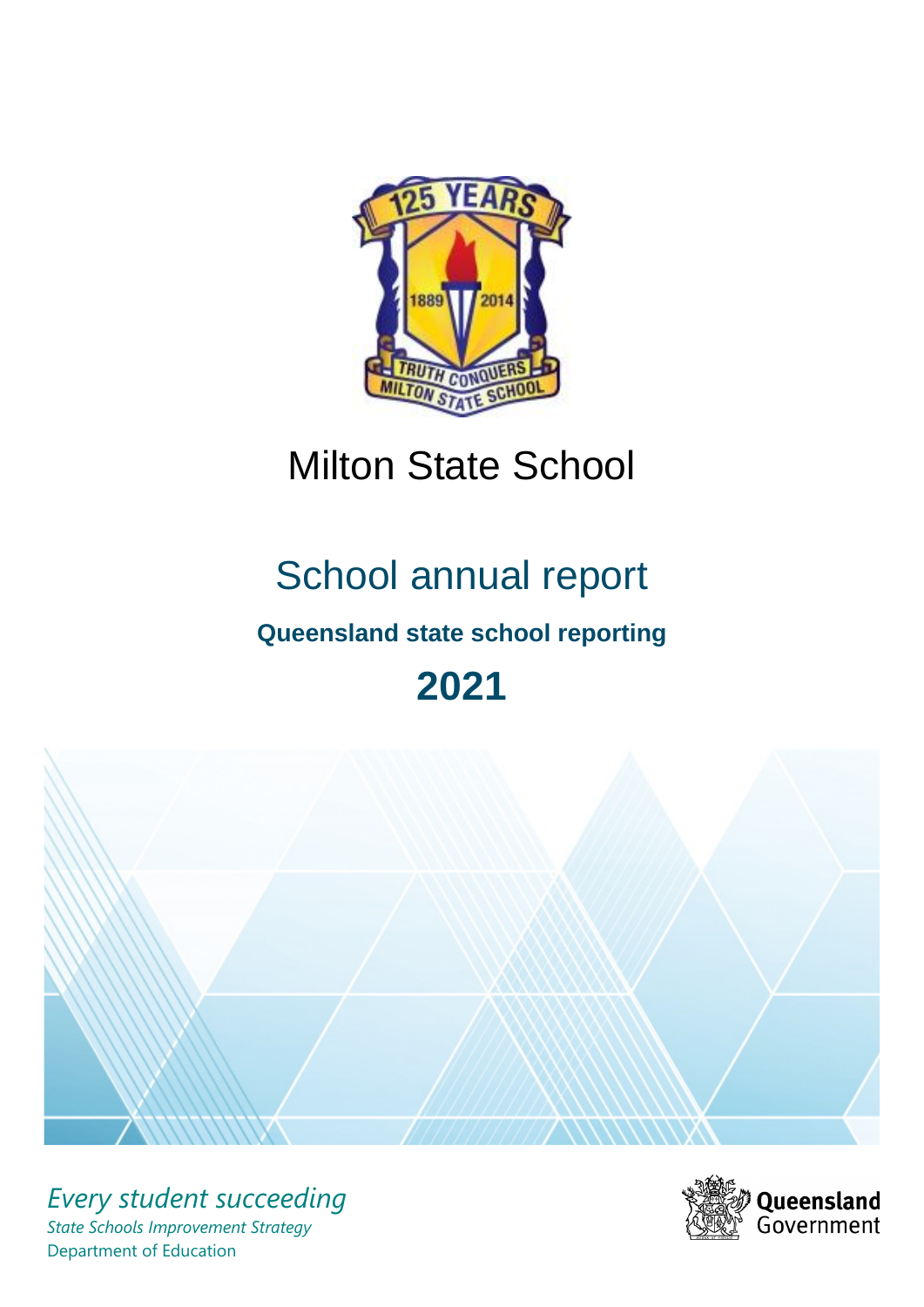**OFFICIAL – Public** Published as information source only. Public information used to create this report may not appear in this format in the public domain Please refer to disclaimer information.

#### **Contact details**

| <b>Postal Address</b> | Bayswater Street Milton 4064 |
|-----------------------|------------------------------|
| <b>Phone</b>          | $(07)$ 3514 6333             |
| Fax                   | $(07)$ 3514 6300             |
| Email                 | principal@miltonss.eq.edu.au |
| Website               | https://miltonss.eq.edu.au   |

#### **Disclaimer**

The materials presented in this report are distributed by the Department of Education (the department) as an information source only.

The information and data in this report is subject to change without notice.<br>The department makes no statements, representations, or warranties about the accuracy or completeness of, and you should not rely on, any informa report.

The department disclaim all responsibility and all liability (including without limitation, liability in negligence) for all expenses, losses, damages and costs you might incur as a result of the information in this report being inaccurate or incomplete in any way, and for any reason. Despite our best efforts, the department makes no warranties that the information in this report is free of infection by computer viruses or other contamination.

2021 School annual report Milton State School 1 and 2008 1 and 2008 1 and 2008 1 and 2008 1 and 2008 1 and 2008 1 and 2008 1 and 2008 1 and 2008 1 and 2008 1 and 2008 1 and 2008 1 and 2008 1 and 2008 1 and 2008 1 and 2008 1 and 2008 1 and 2008 1 an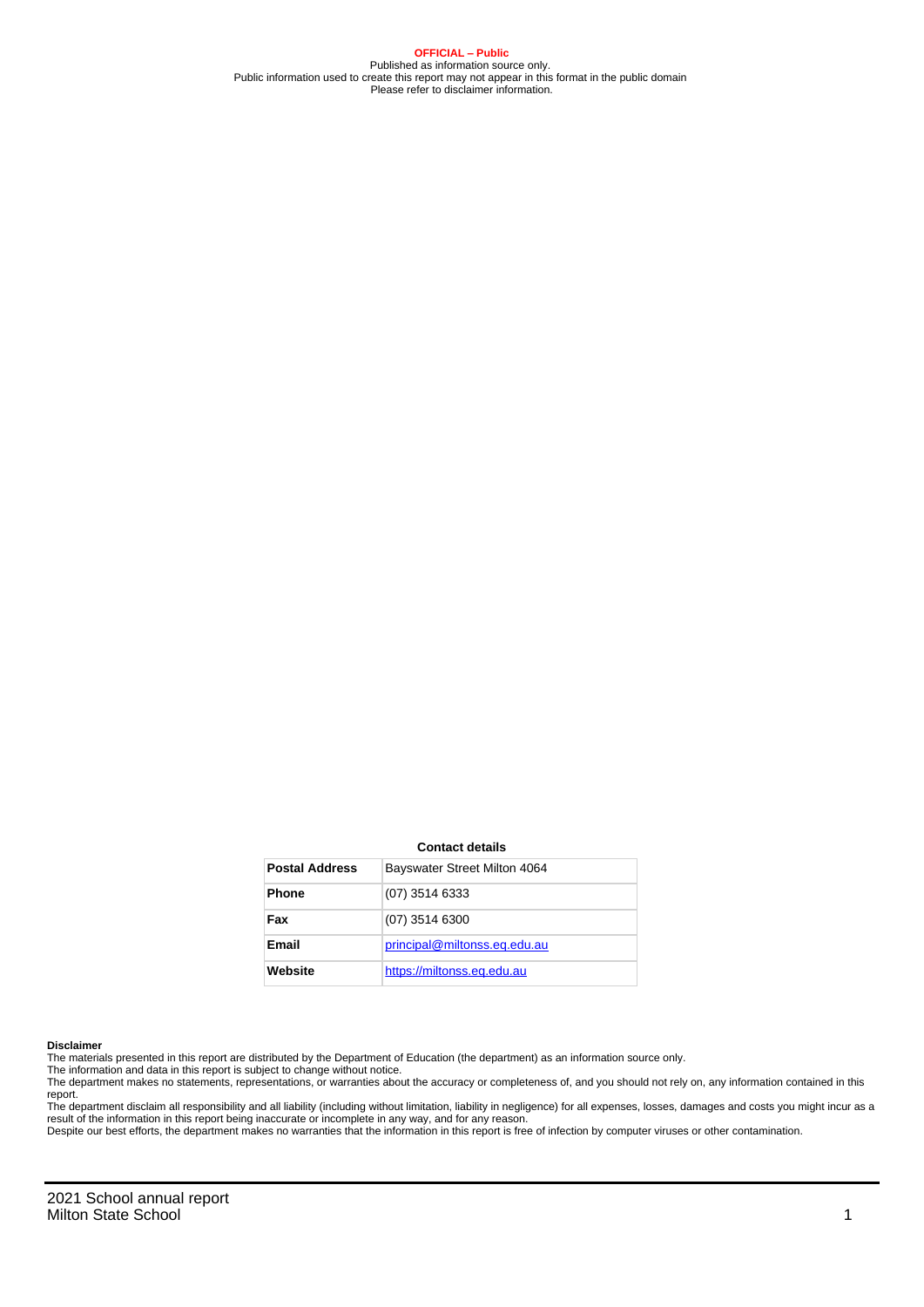| School context                   |                                                                                                                                                                                              |
|----------------------------------|----------------------------------------------------------------------------------------------------------------------------------------------------------------------------------------------|
| Coeducational or single sex      | Coeducational                                                                                                                                                                                |
| <b>Independent Public School</b> | <b>Yes</b>                                                                                                                                                                                   |
| Year levels offered in 2021      | Prep Year - Year 6                                                                                                                                                                           |
| Webpages                         | Additional information about Queensland state schools is located on the:<br>My School website<br>Queensland Government data website<br>Queensland Government schools directory website.<br>٠ |

## **Characteristics of the student body**

#### **Student enrolments**

#### **Table 1: Student enrolments by year level**

|                   |      | <b>February</b> |      |      | <b>August</b> |      |
|-------------------|------|-----------------|------|------|---------------|------|
| Year Level        | 2019 | 2020            | 2021 | 2019 | 2020          | 2021 |
| <b>Prep Year</b>  | 97   | 95              | 91   | 95   | 102           | 91   |
| Year <sub>1</sub> | 94   | 97              | 101  | 95   | 98            | 97   |
| Year 2            | 99   | 99              | 92   | 100  | 103           | 91   |
| Year <sub>3</sub> | 118  | 100             | 101  | 120  | 101           | 99   |
| Year 4            | 104  | 119             | 99   | 99   | 119           | 99   |
| Year 5            | 98   | 94              | 107  | 96   | 95            | 108  |
| Year <sub>6</sub> | 82   | 97              | 99   | 80   | 97            | 101  |
| <b>Total</b>      | 692  | 701             | 690  | 685  | 715           | 686  |

Notes

1. Student counts include headcount of all full- and part-time students at the school.

#### **Average class sizes**

#### **Table 2: Average class size information for each phase of schooling**

| <b>Year Levels</b> | 2019 | 2020 | 2021 |
|--------------------|------|------|------|
| Prep – Year 3      | 23   | 25.  |      |
| Year 4 – Year 6    | 25   | 24   | 26   |

Notes

1. Classes are measured against the target of 25 students per teacher in Prep to Year 3 and Years 11 to 12, and target of 28 students per teacher in Years 4 to 10. Where composite classes exist across cohorts (e.g. Year 3/4) the class size targets would be the lower cohort target.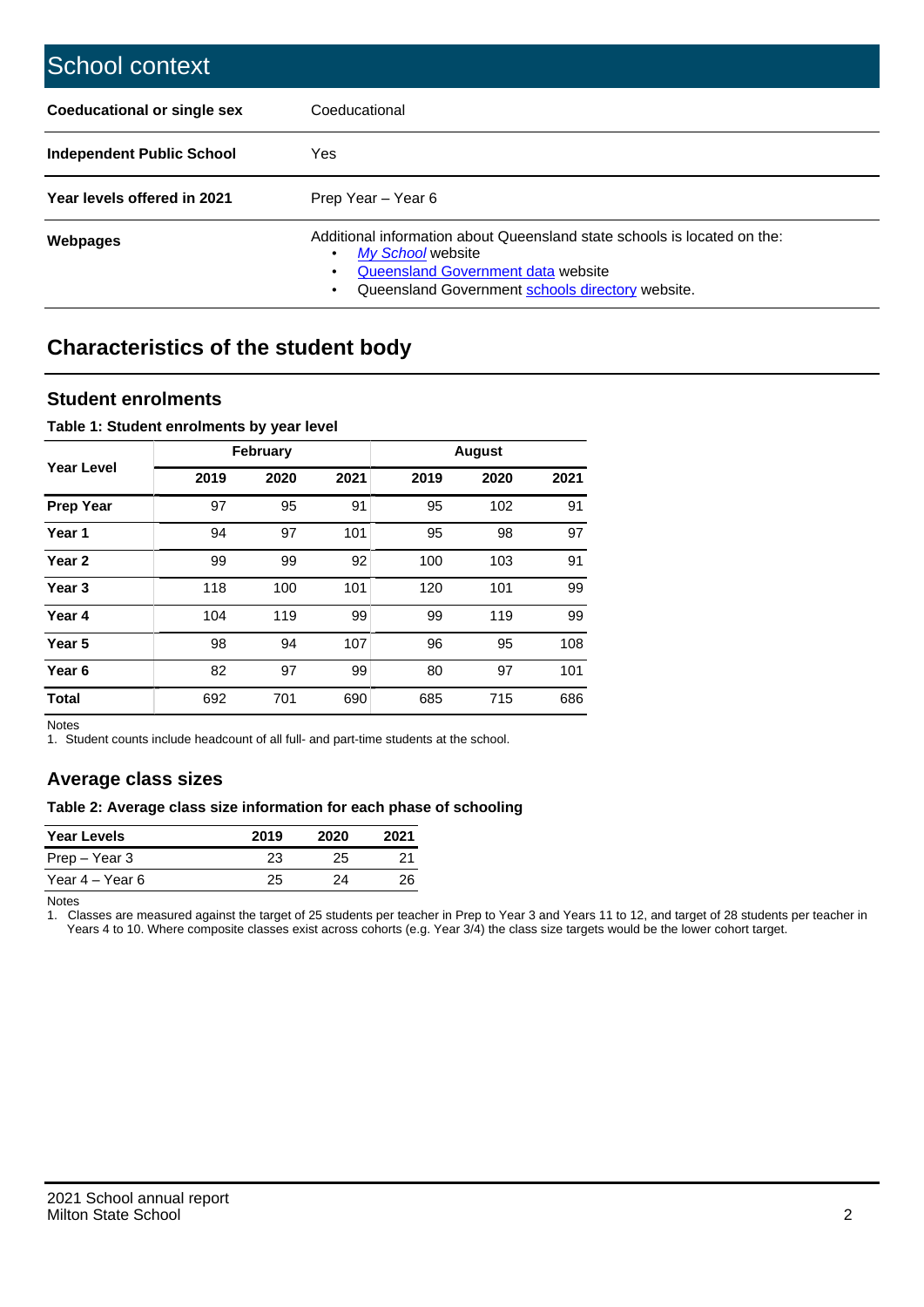#### **Respectful relationships education**

To support students' learning, health and wellbeing all state schools are required to implement respectful relationships education through the Prep to Year 10 Australian Curriculum: Health and Physical Education and/or through school pastoral care programs across Prep to Year 12.

#### **Parent, student and staff satisfaction**

Tables 3–5 show selected items from the Parent/Caregiver, Student and Staff School Opinion Surveys. In response to the COVID-19 health emergency, the annual school opinion surveys of students, teachers and staff were not administered in 2020. A new time series started in 2021 and data from this collection is not considered directly comparable with earlier collections due to significant methodology changes.

For state level information go to the **[School Opinion Survey](https://qed.qld.gov.au/publications/reports/statistics/schooling/schools/schoolopinionsurvey) webpage**.

#### **Table 3: Parent/Caregiver Survey**

| Percentage of parents/caregivers who agree <sup>1</sup> that:                                               | 2019  | 2020 | 2021  |
|-------------------------------------------------------------------------------------------------------------|-------|------|-------|
| This is a good school.                                                                                      | 93.5% |      | 94.2% |
| My child likes being at this school. <sup>2</sup>                                                           | 98.6% |      | 97.8% |
| My child feels safe at this school. <sup>2</sup>                                                            | 99.3% |      | 95.0% |
| My child's learning needs are being met at this school. <sup>2</sup>                                        | 89.9% |      | 86.2% |
| My child is making good progress at this school. <sup>2</sup>                                               | 90.6% |      | 92.1% |
| Teachers at this school expect my child to do his or her best. <sup>2</sup>                                 | 97.1% |      | 97.1% |
| Teachers at this school provide my child with useful feedback about his or her school<br>work. <sup>2</sup> | 91.2% |      | 90.2% |
| Teachers at this school motivate my child to learn. <sup>2</sup>                                            | 92.0% |      | 95.7% |
| Teachers at this school treat students fairly. <sup>2</sup>                                                 | 91.7% |      | 95.7% |
| can talk to my child's teachers about my concerns. <sup>2</sup>                                             | 95.7% |      | 94.2% |
| This school works with me to support my child's learning. <sup>2</sup>                                      | 85.9% |      | 90.5% |
| This school takes parents' opinions seriously. <sup>2</sup>                                                 | 84.7% |      | 85.2% |
| Student behaviour is well managed at this school. <sup>2</sup>                                              | 90.4% |      | 89.2% |
| This school looks for ways to improve. <sup>2</sup>                                                         | 95.6% |      | 91.9% |
| This school is well maintained. <sup>2</sup>                                                                | 98.5% |      | 99.3% |

Notes

1. Agree represents the percentage of respondents who Somewhat Agree, Agree or Strongly Agree with the statement.

2. Nationally agreed parents/caregiver items.

3. DW = Data withheld to ensure confidentiality.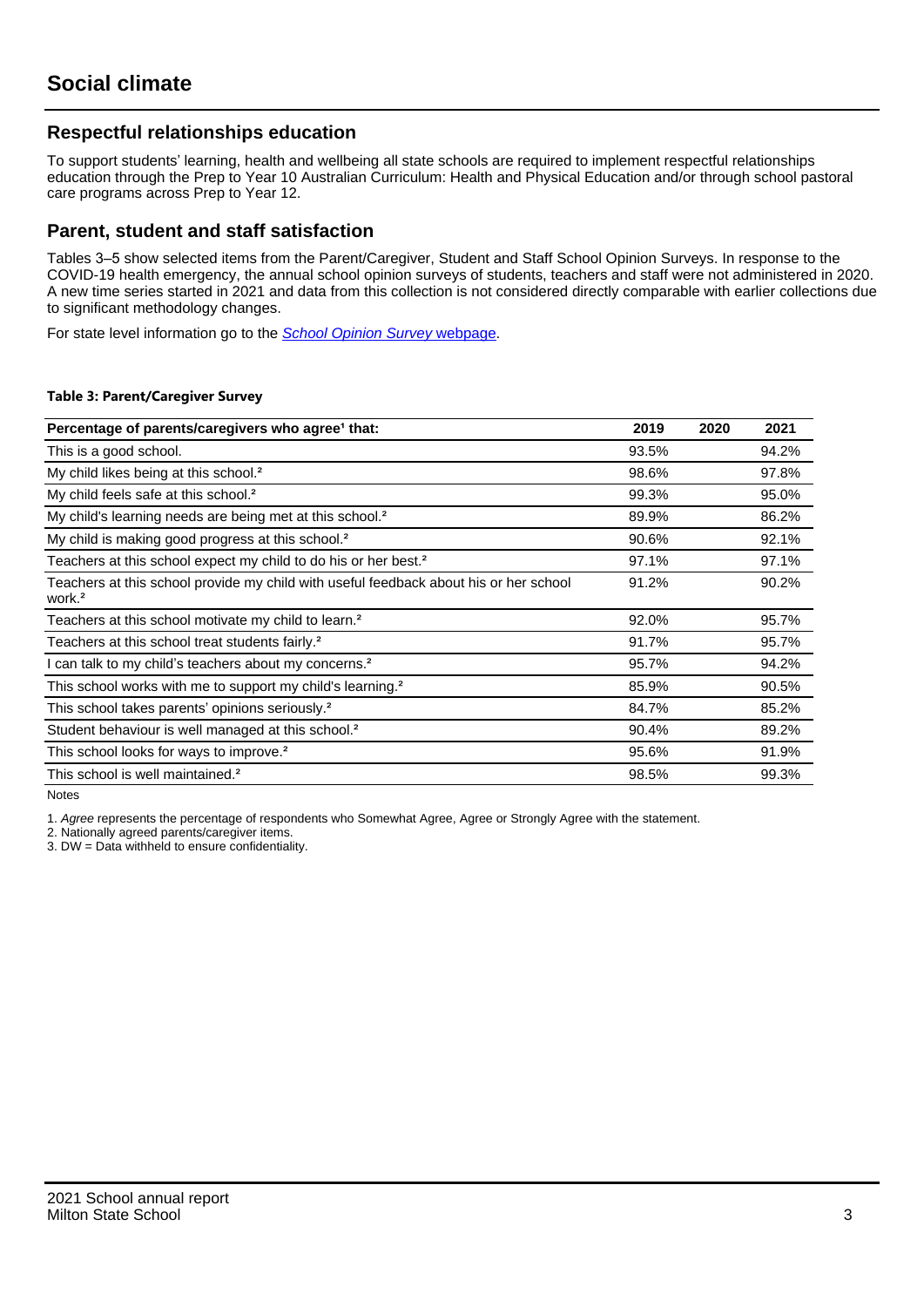#### **Table 4: Student Survey**

| Percentage of students who agree <sup>1</sup> that:                            | 2019   | 2020 | 2021  |
|--------------------------------------------------------------------------------|--------|------|-------|
| I like being at my school. <sup>2</sup>                                        | 94.9%  |      | 91.7% |
| I feel safe at my school. <sup>2</sup>                                         | 99.1%  |      | 94.3% |
| My teachers motivate me to learn. <sup>2</sup>                                 | 97.4%  |      | 95.9% |
| My teachers expect me to do my best. <sup>2</sup>                              | 100.0% |      | 98.3% |
| My teachers provide me with useful feedback about my school work. <sup>2</sup> | 95.7%  |      | 90.1% |
| Teachers at my school treat students fairly. <sup>2</sup>                      | 93.2%  |      | 92.0% |
| I can talk to my teachers about my concerns. <sup>2</sup>                      | 94.0%  |      | 85.6% |
| My school takes students' opinions seriously. <sup>2</sup>                     | 92.3%  |      | 89.6% |
| Student behaviour is well managed at my school. <sup>2</sup>                   | 90.5%  |      | 85.6% |
| My school looks for ways to improve. <sup>2</sup>                              | 96.6%  |      | 95.1% |
| My school is well maintained. <sup>2</sup>                                     | 94.9%  |      | 95.8% |
| My school gives me opportunities to do interesting things. <sup>2</sup>        | 99.1%  |      | 95.1% |

Notes

1. Agree represents the percentage of respondents who Somewhat Agree, Agree or Strongly Agree with the statement.

2. Nationally agreed student items.

3. DW = Data withheld to ensure confidentiality.

#### **Table 5: Staff Survey**

| Percentage of staff who agree <sup>1</sup> that:                                                            | 2019   | 2020 | 2021   |
|-------------------------------------------------------------------------------------------------------------|--------|------|--------|
| I feel confident embedding Aboriginal and Torres Strait Islander perspectives across the<br>learning areas. | 91.4%  |      | 87.0%  |
| I enjoy working at this school. <sup>2</sup>                                                                | 100.0% |      | 100.0% |
| I feel this school is a safe place in which to work. <sup>2</sup>                                           | 100.0% |      | 100.0% |
| I receive useful feedback about my work at this school. <sup>2</sup>                                        | 89.1%  |      | 100.0% |
| Students are encouraged to do their best at this school. <sup>2</sup>                                       | 100.0% |      | 100.0% |
| Students are treated fairly at this school. <sup>2</sup>                                                    | 100.0% |      | 96.7%  |
| Student behaviour is well managed at this school. <sup>2</sup>                                              | 91.3%  |      | 86.7%  |
| Staff are well supported at this school. <sup>2</sup>                                                       | 95.7%  |      | 96.6%  |
| This school takes staff opinions seriously. <sup>2</sup>                                                    | 93.5%  |      | 93.3%  |
| This school looks for ways to improve. <sup>2</sup>                                                         | 100.0% |      | 96.7%  |
| This school is well maintained. <sup>2</sup>                                                                | 97.8%  |      | 100.0% |
| This school gives me opportunities to do interesting things. <sup>2</sup>                                   | 95.6%  |      | 100.0% |

Notes

1. Agree represents the percentage of respondents who Somewhat Agree, Agree or Strongly Agree with the statement.

2. Nationally agreed staff items.

3. DW = Data withheld to ensure confidentiality.

### **Description of how this school manages non-attendance**

Queensland state schools manage non-attendance in line with the Queensland Department of Education procedures: [Managing Student Absences and Enforcing Enrolment and Attendance at State Schools](https://ppr.qed.qld.gov.au/pp/managing-student-absences-and-enforcing-enrolment-and-attendance-at-state-schools-procedure); and [Roll Marking in State Schools,](https://ppr.qed.qld.gov.au/pp/roll-marking-in-state-schools-procedure) which outline processes for managing and recording student attendance and absenteeism.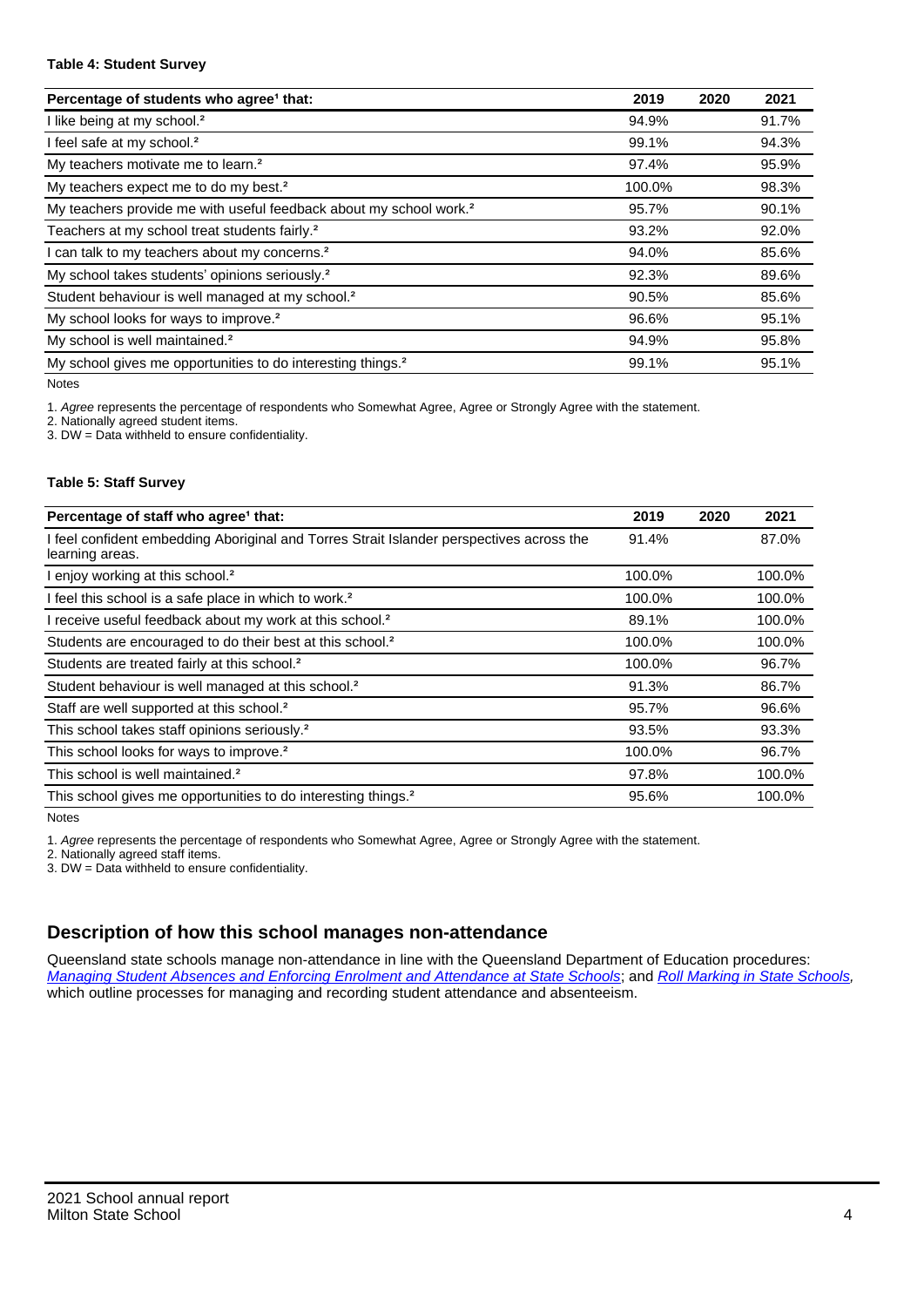#### **School disciplinary absences**

#### **Table 6: Count of school disciplinary absences at this school**

| Type of school disciplinary absence | 2019 | 2020 | 2021 |
|-------------------------------------|------|------|------|
| Short suspension                    |      |      | 10   |
| Long suspension                     |      |      |      |
| Exclusion                           | U    |      |      |
| Total                               |      |      | 10   |

Notes

1. School disciplinary absence (SDA) data is a total of short suspensions (1–10 days), long suspensions (11–20 days), exclusions and cancellations. 2. The number of SDAs is not the number of students who received an SDA as one student may be suspended several times in a school year. Each time a student is suspended it is recorded as an additional SDA. The data does not reflect the outcomes of appeal decisions.

3. 2020 data was impacted by the COVID-19 health emergency. There were significantly fewer SDAs during the home-based learning period (the first five weeks of Term 2) compared to other years.

## **School funding**

#### **School income broken down by funding source**

School income, reported by financial year accounting cycle using standardised national methodologies and broken down by funding source is available via the  $My$  School website.

#### **How to access our income details**

- 1. Click on the My School link <http://www.myschool.edu.au/>.
- 2. Enter the school name or suburb of the school you wish to search.

|  | Search by school name or suburb |  | <b>School sector</b> |  | $\sim$ and $\sim$ represents the set of $\sim$ | <b>State</b> |  |  |  |
|--|---------------------------------|--|----------------------|--|------------------------------------------------|--------------|--|--|--|
|--|---------------------------------|--|----------------------|--|------------------------------------------------|--------------|--|--|--|

3. Click on View School Profile to access the school's profile.



4. Click on Finances and select the appropriate year to view school financial information.

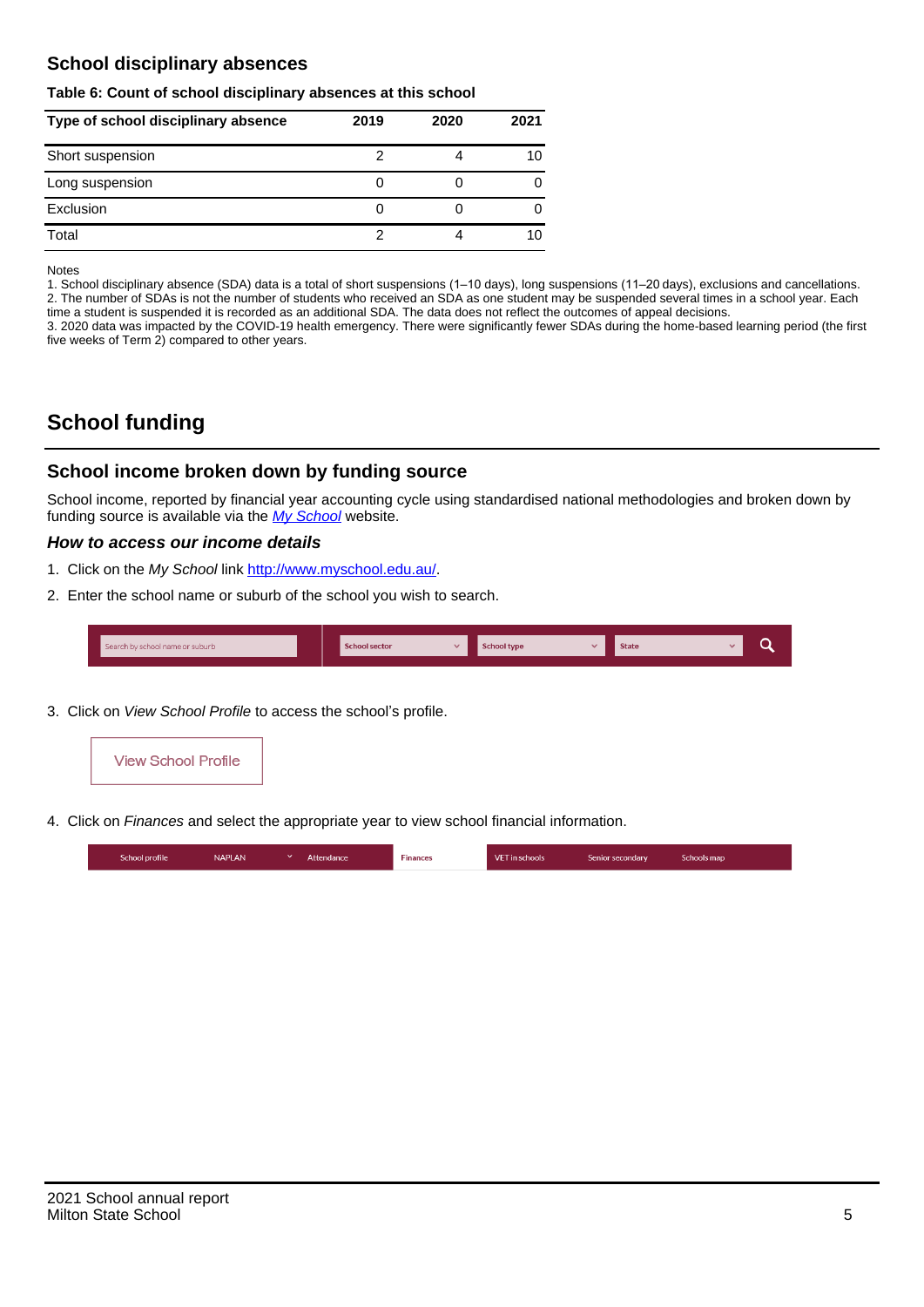### **Teacher standards and qualifications**

The Teacher registration eligibility requirements: Policy (p.1) states:

To be eligible for registration, a person must satisfy the Queensland College of Teachers (QCT) that they meet requirements regarding qualification and experience, or have otherwise met the requirements of the Australian Professional Standards for Teachers (APST). A person must also satisfy the QCT that they are suitable to teach and meet English language proficiency requirements. All these requirements are specified in the Act and the Education (Queensland College of Teachers) Regulation 2005 (the Regulation).

The qualifications required for teacher registration are successful completion of either -

- (a) a four-year initial teacher education program including teacher education studies of at least one year (e.g. a Bachelor of Education, or a double Bachelor degree in Science and Teaching) or
- (b) a one-year graduate initial teacher education program following a degree (e.g. a one-year Graduate Diploma of Education (Secondary) after a three-year Bachelor degree) or
- (c) another course of teacher education that the QCT is reasonably satisfied is the equivalent of (a) or (b). These are considered on a case-by-case basis.

For more information, please refer to the following link:

• <https://www.qct.edu.au/registration/qualifications>

## **Workforce composition**

#### **Staff composition, including Indigenous staff**

#### **Table 7: Workforce composition for this school**

|                    |      | <b>Teaching staff</b> |      |      | Non-teaching staff |                 |      | Indigenous staff |      |
|--------------------|------|-----------------------|------|------|--------------------|-----------------|------|------------------|------|
| <b>Description</b> | 2019 | 2020                  | 2021 | 2019 | 2020               | 2021            | 2019 | 2020             | 2021 |
| Headcount          | 51   | 53                    | 52   | 26   | 24                 | 26              | <5   | כ>               |      |
| <b>FTF</b>         | 44   | 44                    | 44   | 16   | 15                 | 15 <sub>1</sub> | <5   | ה>               |      |

Notes

1. Teaching staff includes school leaders.

2. Indigenous refers to Aboriginal and Torres Strait Islander people of Australia.

3. FTE = full-time equivalent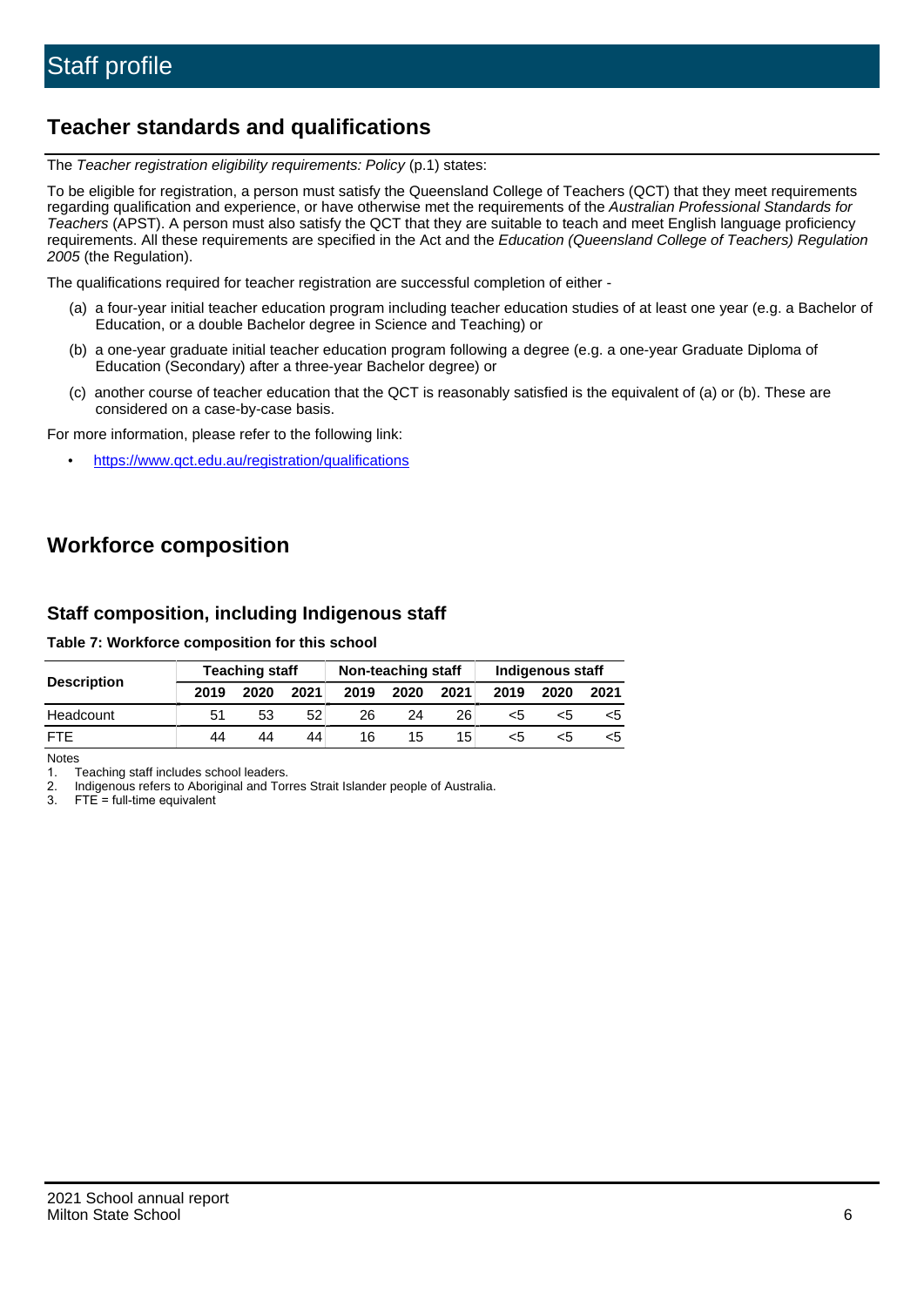## **Key student outcomes**

#### **Student attendance**

Tables 8–9 show attendance rates at this school as percentages. In 2020, the COVID-19 health emergency affected student attendance in Queensland Government schools. Comparisons between 2020 and other years' attendance data should not be made.

#### **Table 8: Overall student attendance at this school**

| <b>Description</b>                                  | 2019 | 2020 | 2021 |
|-----------------------------------------------------|------|------|------|
| Overall attendance rate for students at this school | 95%  | 93%  | 95%  |

Notes

1. The attendance rate is the full- and part-time days attended as a percentage of enrolled school days.

2. Full-time students only.

#### **Table 9: Student attendance rates for each year level at this school**

| <b>Year Level</b> | 2019 | 2020 | 2021 |
|-------------------|------|------|------|
| Prep Year         | 94%  | 93%  | 95%  |
| Year <sub>1</sub> | 94%  | 93%  | 96%  |
| Year 2            | 95%  | 93%  | 95%  |
| Year 3            | 95%  | 94%  | 95%  |
| Year 4            | 96%  | 93%  | 95%  |
| Year 5            | 95%  | 94%  | 95%  |
| Year <sub>6</sub> | 94%  | 94%  | 95%  |

Notes

1. The attendance rate is the full- and part-time days attended as a percentage of enrolled school days.

2. Full-time students only.

3. DW = Data withheld to ensure confidentiality